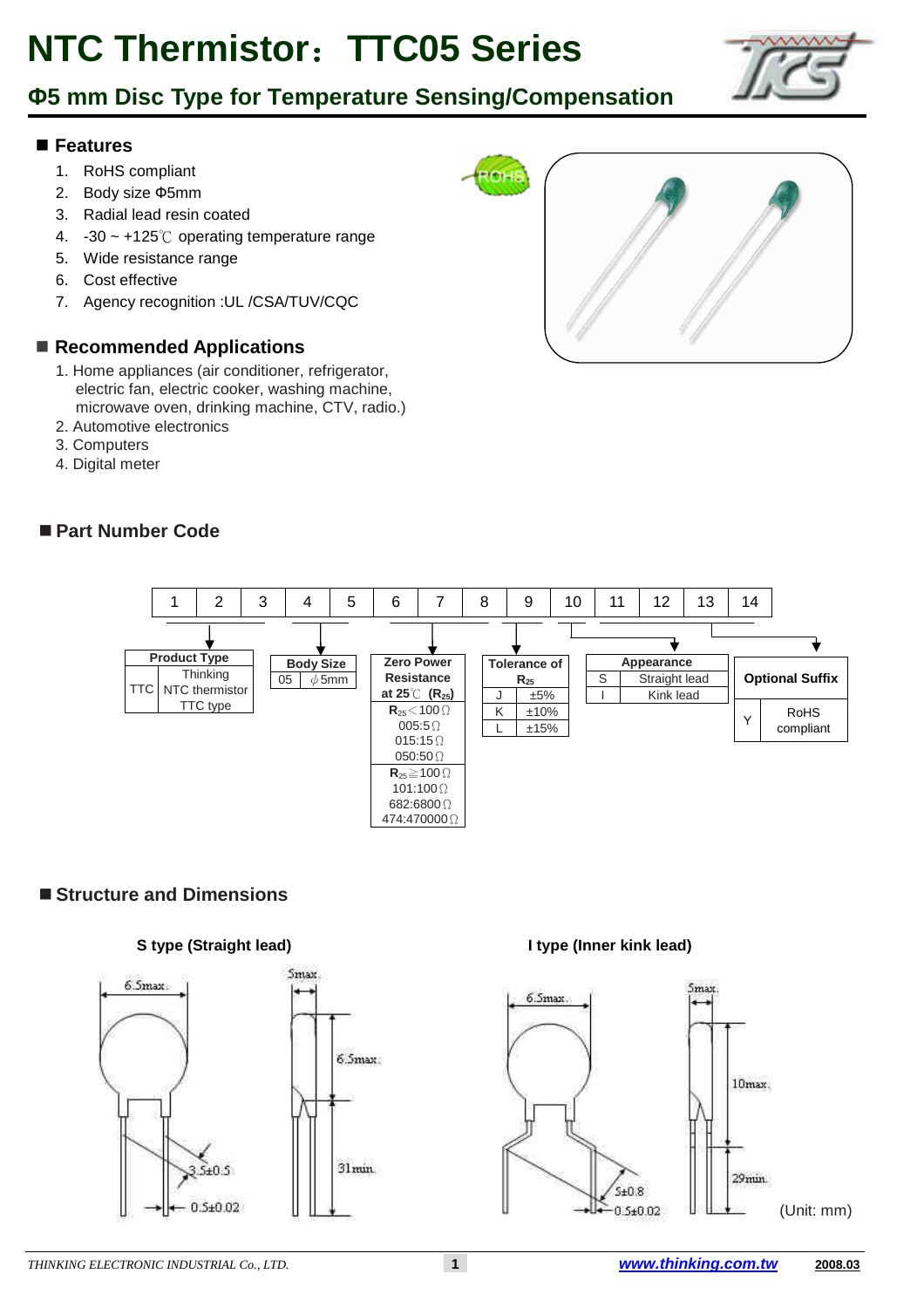

## Ф**5 mm Disc Type for Temperature Sensing/Compensation**

#### **Electrical Characteristics**

|          | Zero Power<br>Resistance | Tolerance<br>of       | $B_{25/50}$<br>Value | Max.<br>Power<br>Rating | Dissipation<br>Factor | Thermal<br>Time | Operating<br>Temperature   | Safety Approvals |                |            |            |  |
|----------|--------------------------|-----------------------|----------------------|-------------------------|-----------------------|-----------------|----------------------------|------------------|----------------|------------|------------|--|
| Part No. | at $25C$                 | $R_{25}$              |                      | at $25C$                |                       | Constant        | Range                      | UL               | <b>CSA</b>     | <b>TUV</b> | CQC        |  |
|          | $R_{25}(\Omega)$         | $\pm\%$ )             | (K)                  | $P_{max}(mW)$           | $\delta$ (mW/°C)      | T(Sec.)         | $T_L \sim T_U(\mathbb{C})$ |                  |                |            |            |  |
| TTC05005 | 5                        |                       | 2400                 |                         |                       |                 |                            |                  | $\sqrt{ }$     |            |            |  |
| TTC05010 | 10                       |                       | 2800                 |                         |                       |                 |                            |                  | $\sqrt{ }$     |            |            |  |
| TTC05015 | 15                       |                       | 2800                 |                         |                       |                 |                            | $\sqrt{ }$       |                |            |            |  |
| TTC05020 | 20                       |                       | 2800                 |                         |                       |                 |                            | $\sqrt{ }$       |                |            |            |  |
| TTC05025 | 25                       |                       | 2900                 |                         |                       |                 |                            | $\sqrt{ }$       |                |            |            |  |
| TTC05045 | 45                       |                       | 3100                 |                         |                       |                 |                            | $\sqrt{ }$       | $\overline{1}$ |            |            |  |
| TTC05050 | 50                       |                       | 3100                 |                         |                       |                 |                            | $\sqrt{ }$       | $\sqrt{ }$     |            |            |  |
| TTC05060 | 60                       |                       | 3100                 |                         |                       |                 |                            | $\sqrt{ }$       | $\sqrt{ }$     |            |            |  |
| TTC05085 | 85                       |                       | 3200                 |                         |                       |                 |                            | $\sqrt{ }$       | $\sqrt{ }$     |            |            |  |
| TTC05090 | 90                       |                       | 3200                 |                         |                       |                 |                            | $\sqrt{ }$       |                |            |            |  |
| TTC05101 | 100                      |                       | 3200                 |                         |                       |                 |                            | $\sqrt{ }$       | $\sqrt{ }$     |            |            |  |
| TTC05121 | 120                      |                       | 3300                 |                         |                       |                 |                            | $\sqrt{ }$       |                |            |            |  |
| TTC05151 | 150                      |                       | 3300                 |                         |                       |                 |                            | $\sqrt{ }$       |                |            |            |  |
| TTC05201 | 200                      |                       | 3500                 |                         |                       |                 |                            | $\sqrt{ }$       |                |            |            |  |
| TTC05221 | 220                      |                       | 3500                 |                         |                       |                 |                            | $\sqrt{ }$       | $\sqrt{ }$     |            |            |  |
| TTC05251 | 250                      |                       | 3500                 |                         |                       |                 |                            | $\sqrt{ }$       |                |            |            |  |
| TTC05301 | 300                      |                       | 3800                 |                         |                       |                 |                            | $\sqrt{ }$       |                |            |            |  |
| TTC05471 | 470                      |                       | 3500                 | 450                     | Approx.               | Approx.         | $-30 - +125$               | $\sqrt{ }$       | $\sqrt{ }$     | $\sqrt{ }$ | $\sqrt{ }$ |  |
| TTC05501 | 500                      |                       | 3700                 |                         |                       |                 |                            | $\sqrt{ }$       | $\sqrt{ }$     | $\lambda$  | $\sqrt{ }$ |  |
| TTC05681 | 680                      |                       | 3800                 |                         |                       |                 |                            | $\sqrt{ }$       | $\sqrt{ }$     | $\sqrt{ }$ | $\sqrt{ }$ |  |
| TTC05701 | 700                      |                       | 3800                 |                         |                       |                 |                            | $\sqrt{ }$       | $\sqrt{ }$     | $\sqrt{ }$ | $\sqrt{ }$ |  |
| TTC05102 | 1000                     |                       | 3800                 |                         |                       |                 |                            | $\sqrt{ }$       | $\sqrt{ }$     | $\sqrt{ }$ | $\sqrt{ }$ |  |
| TTC05152 | 1500                     | $5 \cdot 10 \cdot 15$ | 3950                 |                         |                       |                 |                            | $\sqrt{ }$       | $\sqrt{ }$     | $\sqrt{ }$ | $\sqrt{ }$ |  |
| TTC05202 | 2000                     |                       | 4000                 |                         | 4.5                   | 20              |                            | $\sqrt{ }$       | $\sqrt{ }$     | $\sqrt{ }$ | $\sqrt{ }$ |  |
| TTC05222 | 2200                     |                       | 4000                 |                         |                       |                 |                            | $\sqrt{ }$       | $\sqrt{ }$     | $\sqrt{ }$ | $\sqrt{ }$ |  |
| TTC05252 | 2500                     |                       | 4000                 |                         |                       |                 |                            | $\sqrt{ }$       | $\sqrt{ }$     | $\sqrt{ }$ | $\sqrt{ }$ |  |
| TTC05302 | 3000                     |                       | 4000                 |                         |                       |                 |                            | $\sqrt{ }$       | $\sqrt{ }$     | $\sqrt{ }$ | $\sqrt{ }$ |  |
| TTC05332 | 3300                     |                       | 4000                 |                         |                       |                 |                            | $\sqrt{2}$       | $\sqrt{ }$     | $\sqrt{ }$ | $\sqrt{ }$ |  |
| TTC05402 | 4000                     |                       | 4000                 |                         |                       |                 |                            | $\sqrt{ }$       | $\sqrt{ }$     | $\sqrt{ }$ | $\sqrt{ }$ |  |
| TTC05472 | 4700                     |                       | 4050                 |                         |                       |                 |                            | $\sqrt{ }$       | $\sqrt{ }$     | $\sqrt{ }$ | $\sqrt{ }$ |  |
| TTC05502 | 5000                     |                       | 3950                 |                         |                       |                 |                            | $\sqrt{ }$       | $\sqrt{ }$     | $\sqrt{ }$ | $\sqrt{ }$ |  |
| TTC05602 | 6000                     |                       | 4050                 |                         |                       |                 |                            | $\sqrt{ }$       | $\sqrt{ }$     | $\sqrt{ }$ | $\sqrt{ }$ |  |
| TTC05682 | 6800                     |                       | 4050                 |                         |                       |                 |                            | $\sqrt{ }$       | $\cdot$        | $\cdot$    | $\sqrt{ }$ |  |
| TTC05802 | 8000                     |                       | 4050                 |                         |                       |                 |                            | $\sqrt{ }$       | $\sqrt{ }$     | $\sqrt{ }$ |            |  |
| TTC05103 | 10000                    |                       | 4050                 |                         |                       |                 |                            | $\sqrt{ }$       | $\sqrt{ }$     |            |            |  |
| TTC05123 | 12000                    |                       | 4050                 |                         |                       |                 |                            | $\sqrt{ }$       | $\sqrt{ }$     | $\sqrt{ }$ | $\sqrt{ }$ |  |
| TTC05153 | 15000                    |                       | 4150                 |                         |                       |                 |                            | $\sqrt{ }$       | $\sqrt{ }$     | $\sqrt{ }$ | $\sqrt{ }$ |  |
| TTC05203 | 20000                    |                       | 4250                 |                         |                       |                 |                            | $\sqrt{ }$       | $\sqrt{ }$     | $\sqrt{ }$ | $\sqrt{ }$ |  |
| TTC05303 | 30000                    |                       | 4250                 |                         |                       |                 |                            | $\sqrt{ }$       | $\sqrt{ }$     | $\sqrt{ }$ | $\sqrt{ }$ |  |
| TTC05473 | 47000                    |                       | 4300                 |                         |                       |                 |                            | $\sqrt{ }$       | $\sqrt{ }$     | $\sqrt{ }$ | $\sqrt{ }$ |  |
| TTC05503 | 50000                    |                       | 4300                 |                         |                       |                 |                            | $\sqrt{ }$       | $\sqrt{ }$     | $\sqrt{ }$ | $\sqrt{ }$ |  |
| TTC05104 | 100000                   |                       | 4400                 |                         |                       |                 |                            | $\sqrt{2}$       | $\sqrt{2}$     | $\sqrt{ }$ | $\sqrt{ }$ |  |
| TTC05154 | 150000                   |                       | 4500                 |                         |                       |                 |                            | $\sqrt{ }$       | $\sqrt{ }$     |            | $\sqrt{ }$ |  |
| TTC05204 | 200000                   |                       | 4600                 |                         |                       |                 |                            | $\sqrt{ }$       | $\sqrt{ }$     | $\sqrt{ }$ | $\sqrt{ }$ |  |
| TTC05224 | 220000                   |                       | 4600                 |                         |                       |                 |                            |                  |                | $\sqrt{ }$ | $\sqrt{ }$ |  |
| TTC05474 | 470000                   |                       | 4750                 |                         |                       |                 |                            | $\sqrt{ }$       |                |            |            |  |

Note :  $\Box$  = Tolerance of R<sub>25</sub>

Note2: UL file no. E138827

CSA file no. 97495

TUV file no. R 50050155

CQC file no. CQC05001011991;CQC05001011994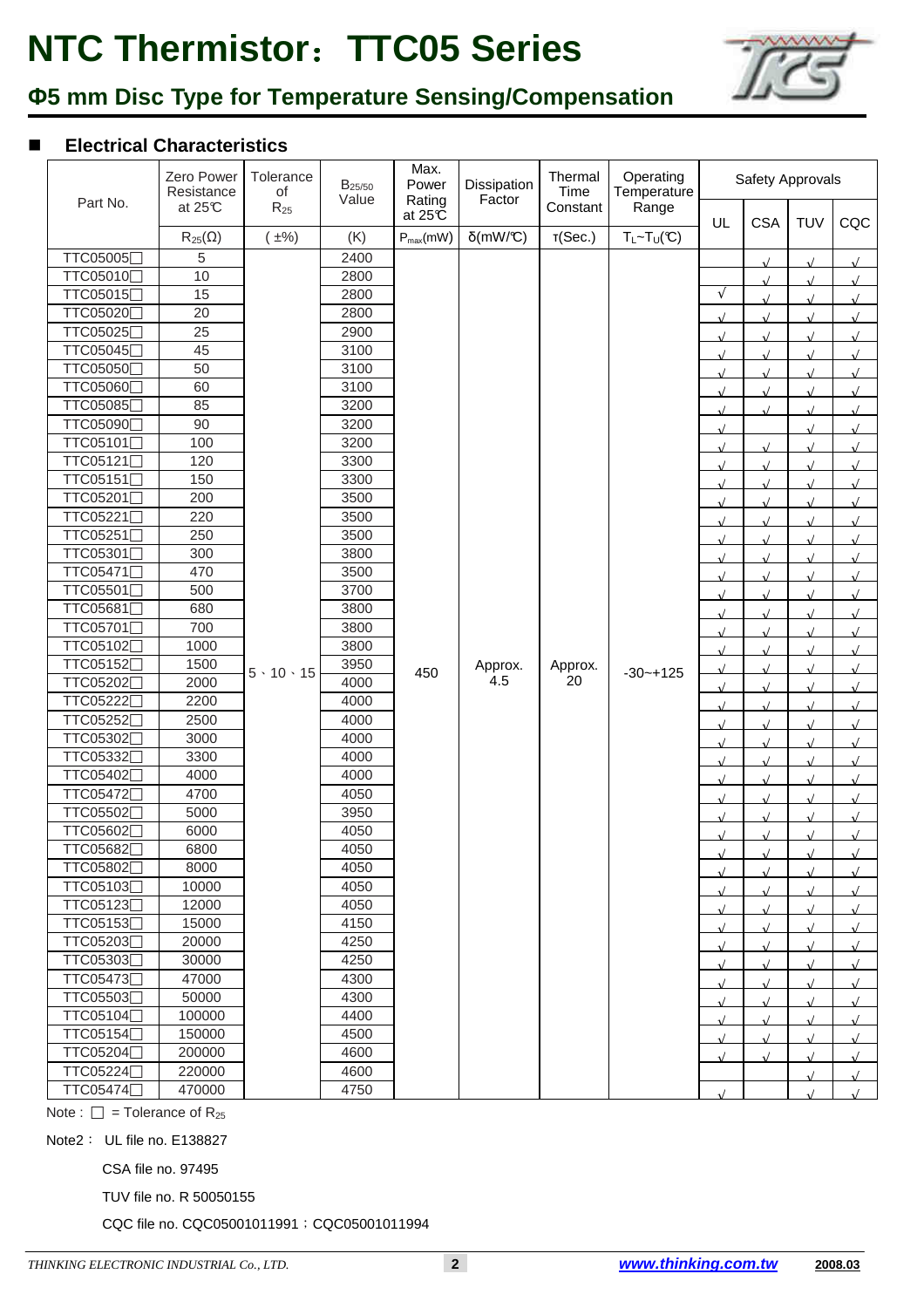

■ Power Derating Curve



- T<sub>U</sub>: Maximum operating temperature (°C)
- T<sub>L</sub>: Minimum operating temperature (°C)

For example: Ambient temperature(Ta)=55℃ Maximum operating temperature( $T_U$ )=125℃  $P_{Ta}=(T_U-Ta)/(T_U-25) \times Pmax=70\% Pmax$ 

**R-T Characteristic Curves (representative)**

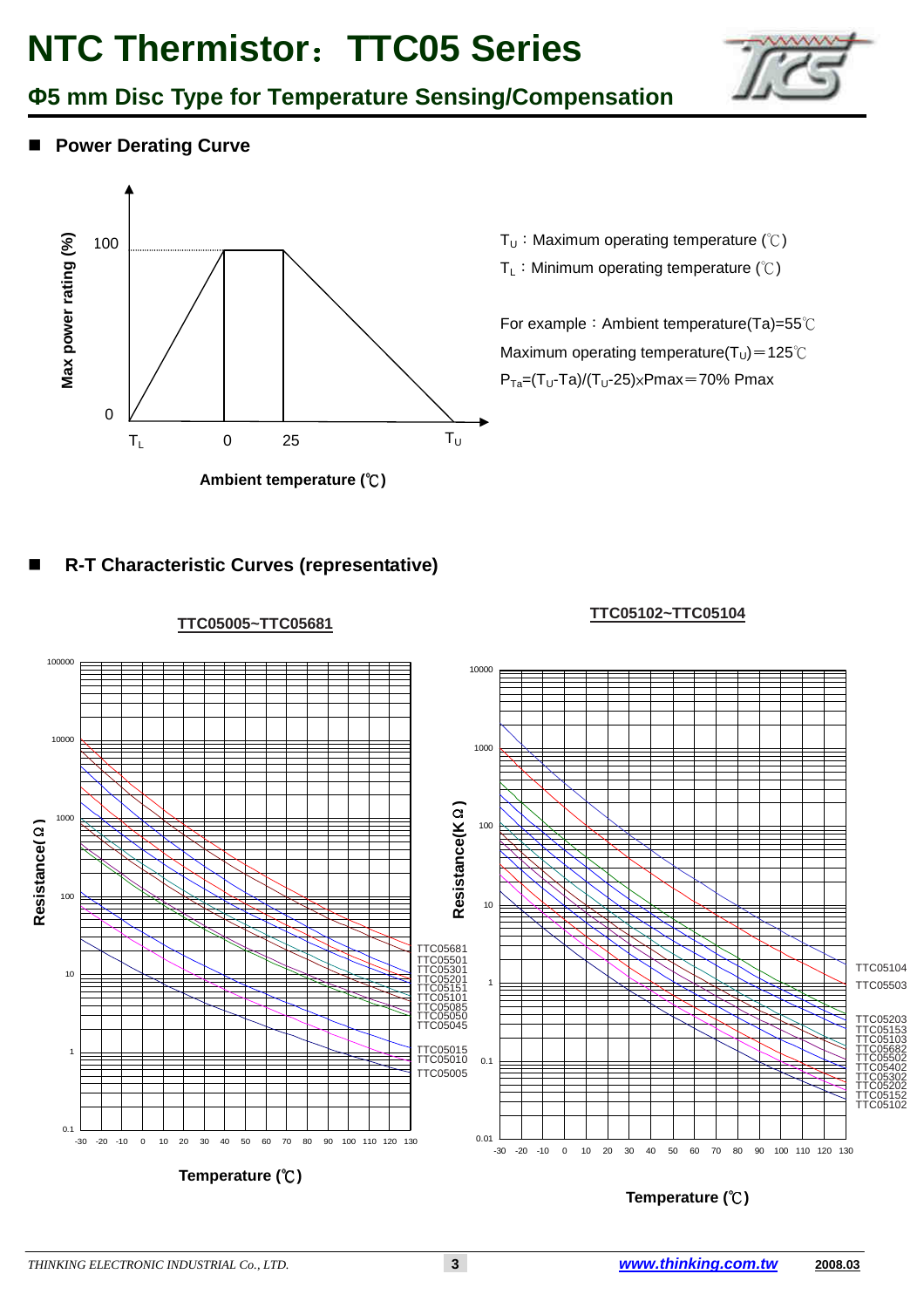

Ф**5 mm Disc Type for Temperature Sensing/Compensation**

**V-I Characteristic Curves (representative)**

**Voltage(V)**



**Current (mA)**



**TTC05102~TTC05104**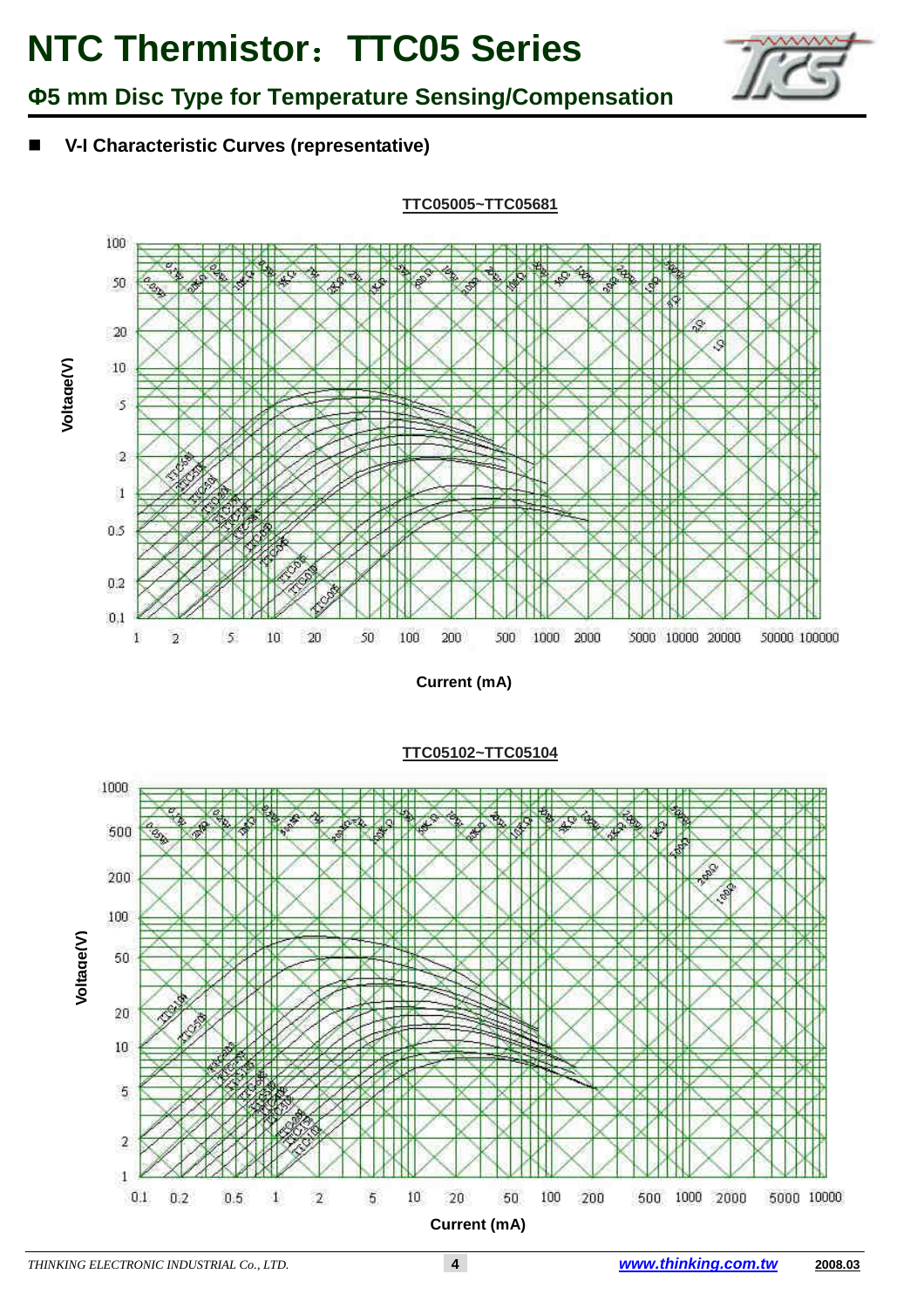

### Ф**5 mm Disc Type for Temperature Sensing/Compensation**

- **Soldering Recommendation** 
	- $\bullet$ **Wave Soldering Profile**



 $\bullet$ **Recommended Reworking Conditions with Soldering Iron**

| <b>Item</b>                       | <b>Conditions</b>     |  |  |  |  |
|-----------------------------------|-----------------------|--|--|--|--|
| Temperature of Soldering Iron-tip | $360^{\circ}$ (max.)  |  |  |  |  |
| Soldering Time                    | 3 sec (max.)          |  |  |  |  |
| Distance from Thermistor          | $2 \text{ mm (min.)}$ |  |  |  |  |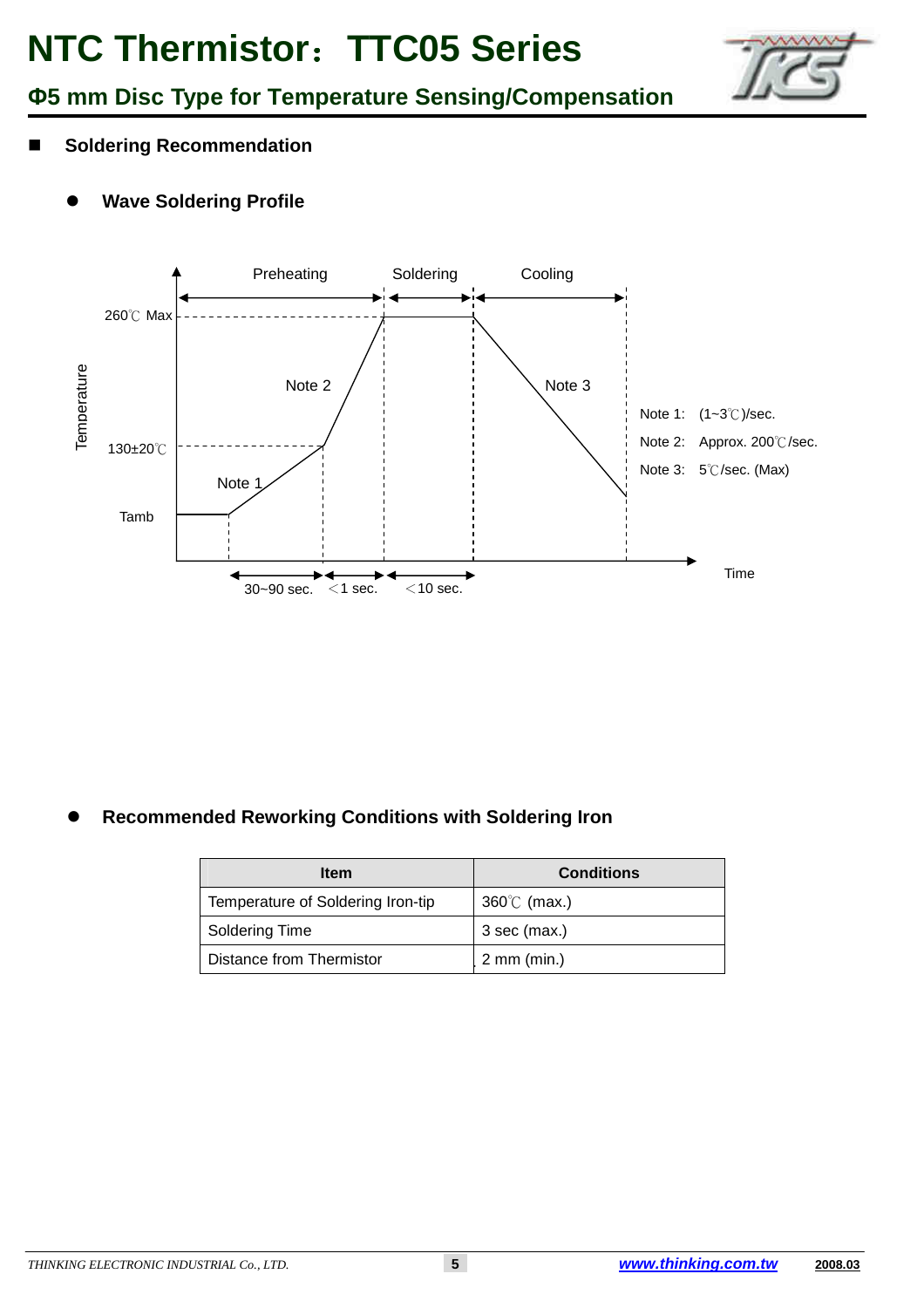

# Ф**5 mm Disc Type for Temperature Sensing/Compensation**

### **Reliability**

| Item                                              | Standard                    | Test conditions / Methods                                                                                                                                                                                                                                                                              | Specifications                                                                     |  |  |
|---------------------------------------------------|-----------------------------|--------------------------------------------------------------------------------------------------------------------------------------------------------------------------------------------------------------------------------------------------------------------------------------------------------|------------------------------------------------------------------------------------|--|--|
| Tensile<br>Strength of<br>Terminals               | IEC60068-2-21               | Gradually applying the force specified and keeping the unit fixed for<br>$10±1$ sec.<br><b>Terminal diameter</b><br>Force<br>(Kg)<br>(mm)<br>$0.3 < d \le 0.5$<br>0.5<br>$0.5 < d \le 0.8$<br>1.0                                                                                                      | No visible damage                                                                  |  |  |
| <b>Bending</b><br>Strength of<br><b>Terminals</b> | IEC60068-2-21               | Hold specimen and apply the force specified below to each lead. Bend<br>the specimen to 90°, then return to the original po sition. Repeat the<br>procedure in the opposite direction<br><b>Terminal diameter</b><br>Force<br>(Kg)<br>(mm)<br>0.25<br>$0.3 < d \leq 0.5$<br>$0.5 < d \leq 0.8$<br>0.50 | No visible damage                                                                  |  |  |
| Solderability                                     | IEC60068-2-20               | $235 \pm 5^{\circ}$ ( $2 \pm 0.5$ sec                                                                                                                                                                                                                                                                  | At least 95% of terminal<br>electrode is covered by<br>new solder                  |  |  |
| Resistance to<br>Soldering Heat                   | IEC60068-2-20               | $260 \pm 5^{\circ}$ ( , 10 $\pm$ 1 sec                                                                                                                                                                                                                                                                 | No visible damage<br>$\triangle$ R <sub>25</sub> /R <sub>25</sub> $\vert \leq 3\%$ |  |  |
| High<br>Temperature<br>Storage                    | IEC600068-2-2               | 125 $\pm$ 5 °C, 1000 $\pm$ 24 hrs                                                                                                                                                                                                                                                                      | No visible damage<br>$\bigtriangleup R_{25}/R_{25} \mid \ \leq 5\ \%$              |  |  |
| Damp Heat,<br><b>Steady State</b>                 | IEC60068-2-3                | $40 \pm 2^{\circ}$ C, 90~95% RH, 1000 ± 24 hrs                                                                                                                                                                                                                                                         | No visible damage<br>$\triangle$ R <sub>25</sub> /R <sub>25</sub>   $\leq$ 3 %     |  |  |
| Rapid Change of<br>Temperature                    | IEC60068-2-14               | The conditions shown below shall be repeated 5 cycles<br>Step<br>Temperature $(\mathcal{C})$<br>Period (minutes)<br>$-30 \pm 5$<br>1<br>$30 \pm 3$<br>$\overline{2}$<br>$5 \pm 3$<br>Room temperature<br>$125 \pm 5$<br>3<br>$30 \pm 3$<br>4<br>$5 \pm 3$<br>Room temperature                          | No visible damage<br>$ \triangle R_{25}/R_{25}  \leq 3\%$                          |  |  |
| Life Test                                         | IEC 60539-1                 | 25 ± 5℃, Pmax. X 1000± 24 hrs                                                                                                                                                                                                                                                                          | No visible damage<br>$\triangle$ R <sub>25</sub> /R <sub>25</sub>   $\leq$ 5 %     |  |  |
| <b>Insulation Test</b>                            | MIL-STD-202F<br>-Method 302 | 1000 $V_{DC}$ 1 min                                                                                                                                                                                                                                                                                    | No visible damage<br>$\geq$ 500 MQ                                                 |  |  |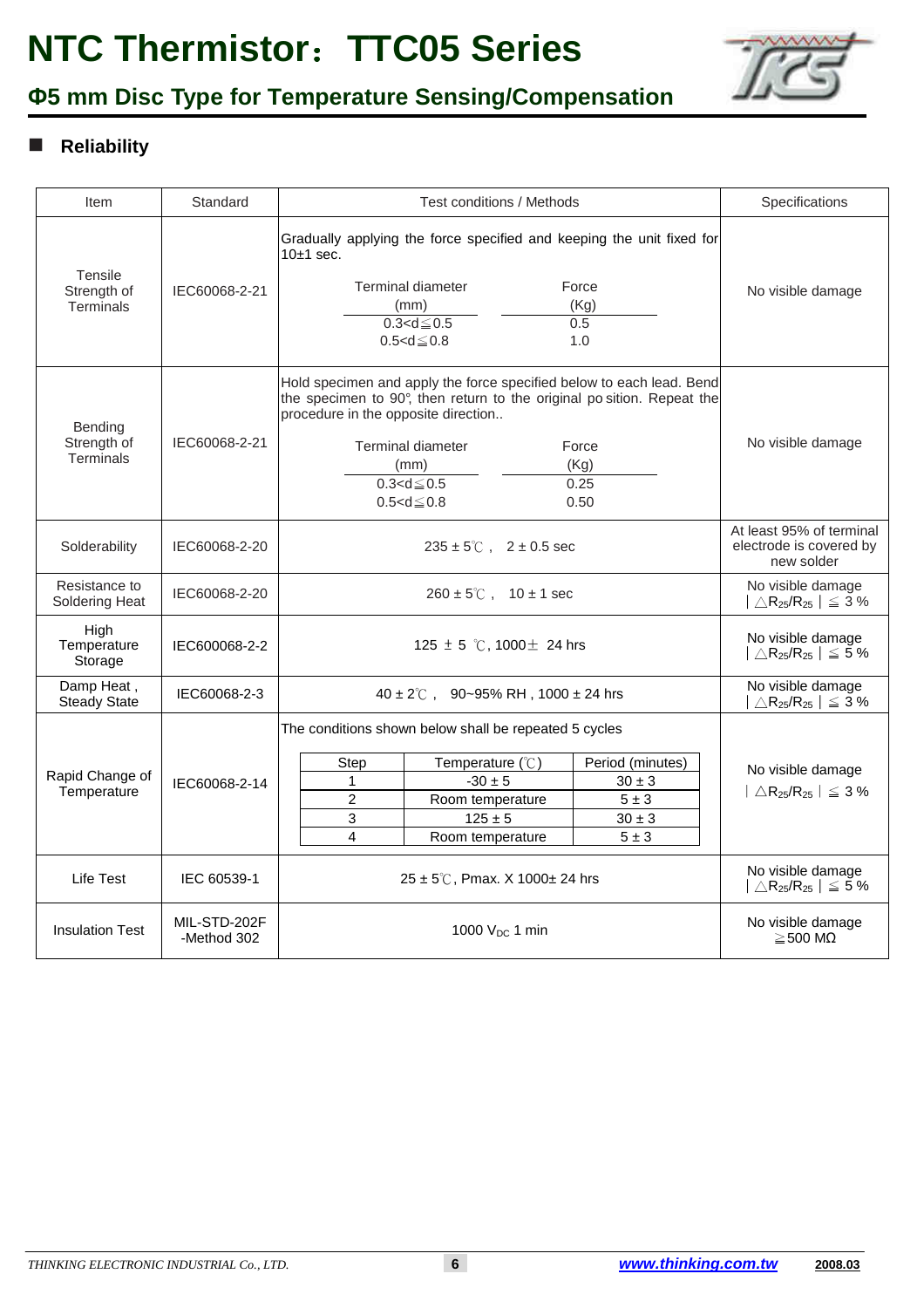

### Ф**5 mm Disc Type for Temperature Sensing/Compensation**

- **Packaging** 
	- $\bullet$  **Taping Specification For I Type Only (Inner kink lead)**



(Unit: mm)

Do

| Taping            | <b>Body</b> | $P_0$ | $P_1$ | P <sub>2</sub> | $P_3$ | $H_0$ | $W_0$ | $W_1$ | $W_2$ | W    | A    | $D_0$ |      |
|-------------------|-------------|-------|-------|----------------|-------|-------|-------|-------|-------|------|------|-------|------|
| Code              | Size        | ±0.5  | ±0.7  | ±1.3           | ±0.5  | ±0.5  | ±1    | ±0.5  | Max.  | ±0.5 | Max. | ±0.2  | ±0.2 |
| A<br>$(P_0=12.7)$ | $\phi$ 05   | 12.7  | 3.6   | 6.35           | 12.7  | 16    | 12    | 9     | 3     | 18   |      | 4     | 0.6  |
| Е<br>$(P_0=15.0)$ | $\phi$ 05   | 15    | 4.75  | 7.5            | 15    | 16    | 12    | 9     | 3     | 18   |      | 4     | 0.6  |

### **Quantity**

- $\bullet$ **Bulk Packing: 200 pcs/bag**
- $\bullet$ **Reel Packing: 2500 pcs/reel**



 $\bullet$ **Ammo Packing: 2000 pcs/box**



| w     |       | H                |  |  |  |
|-------|-------|------------------|--|--|--|
| 348mm | 275mm | 60 <sub>mm</sub> |  |  |  |

 $40±1$